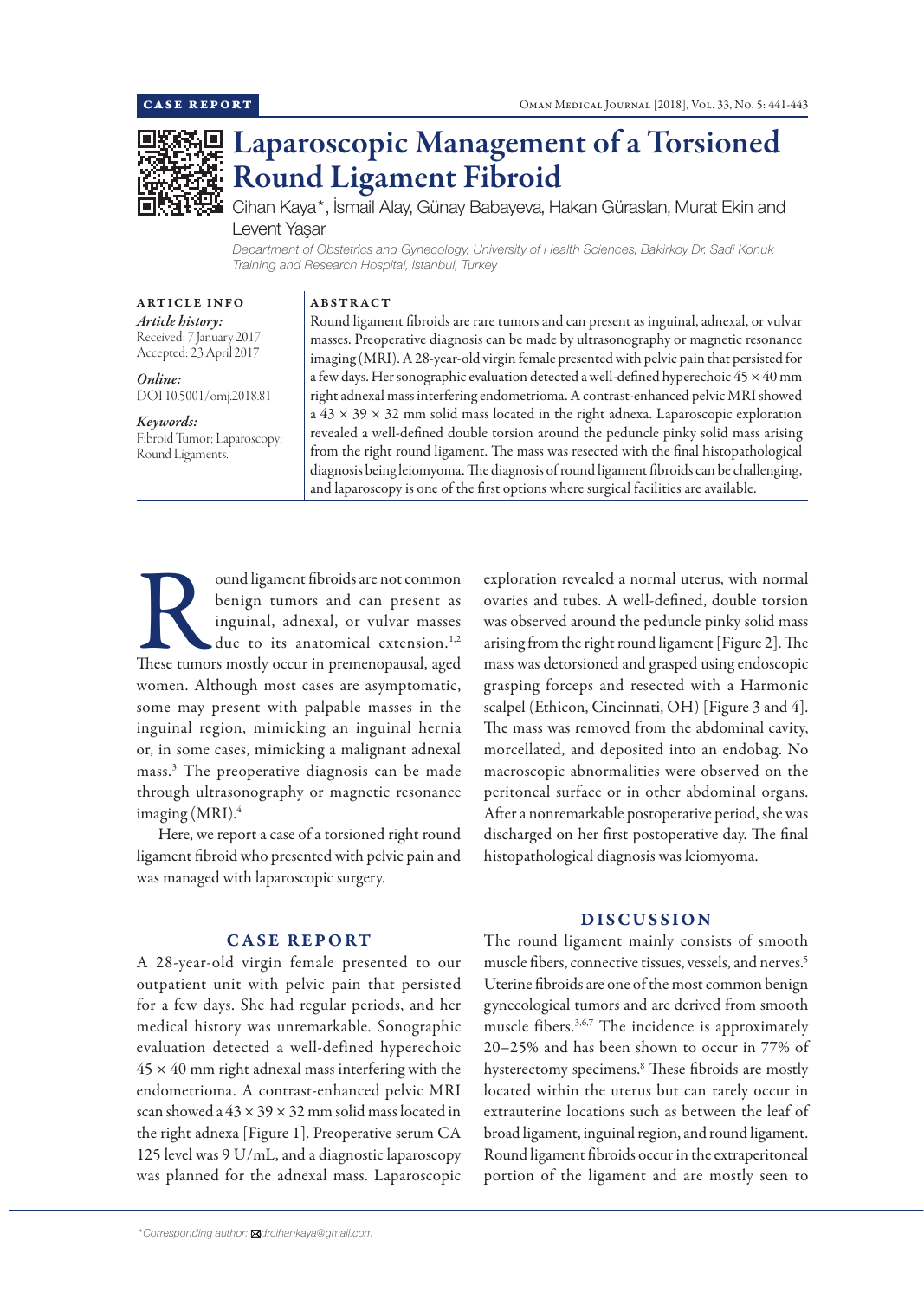

Figure 1: Transverse plane of contrast-enhanced pelvic magnetic resonance imaging. A  $43 \times 39 \times 32$ mm solid mass located in the right adnexa.



Figure 2: The red arrow shows a torsioned solid mass arising from the right round ligament.



Figure 3: The mass was resected using a Harmonic scalpel.

the right of the adnexa for still unknown reasons. These fibroids usually resemble an inguinal hernia, lymphadenopathies, ovarian cysts, and other pelvic masses because of the localization.9 Symptoms depend



Figure 4: The final view of the adnexal mass.

on the location and size of the tumor. Although the majority of these masses present as asymptomatic, in some cases, the clinical presentations may occur with pelvic pain or a palpable mass.3 In our case, the patient had pelvic pain that was correlated with the torsion of the fibroid around its peduncle.

In the present case, preoperative ultrasound diagnosis revealed what was primarily an endometrioma, but after MRI reports determined it to be a solid mass, we performed a diagnostic laparoscopy. The misdiagnosis of round ligament fibroids usually occurs through ultrasound due to its pedunculated nature and its location by the ovary.

There are several cases reporting management of round ligament fibroids via laparotomy in the literature. However, with recent advancements in laparoscopic surgery, laparoscopic approaches are more feasible and advantageous than laparotomy, with the additional benefits of a shorter hospital stay and recovery periods.<sup>3,9</sup>

## **CONCLUSION**

The diagnosis of round ligament fibroids is challenging. The presentation may be asymptomatic but must be kept in mind in the differential diagnosis of adnexal torsions. Laparoscopy can be the first choice where operation room settings are available.

#### *Disclosure*

The authors declared no conflicts of interest.

#### references

1. Lösch A, Haider-Angeler MG, Kainz C, Breitenecker G, Lahodny J. Leiomyoma of the round ligament in a postmenopausal woman. Maturitas 1999 Jan;31(2):133- 135.